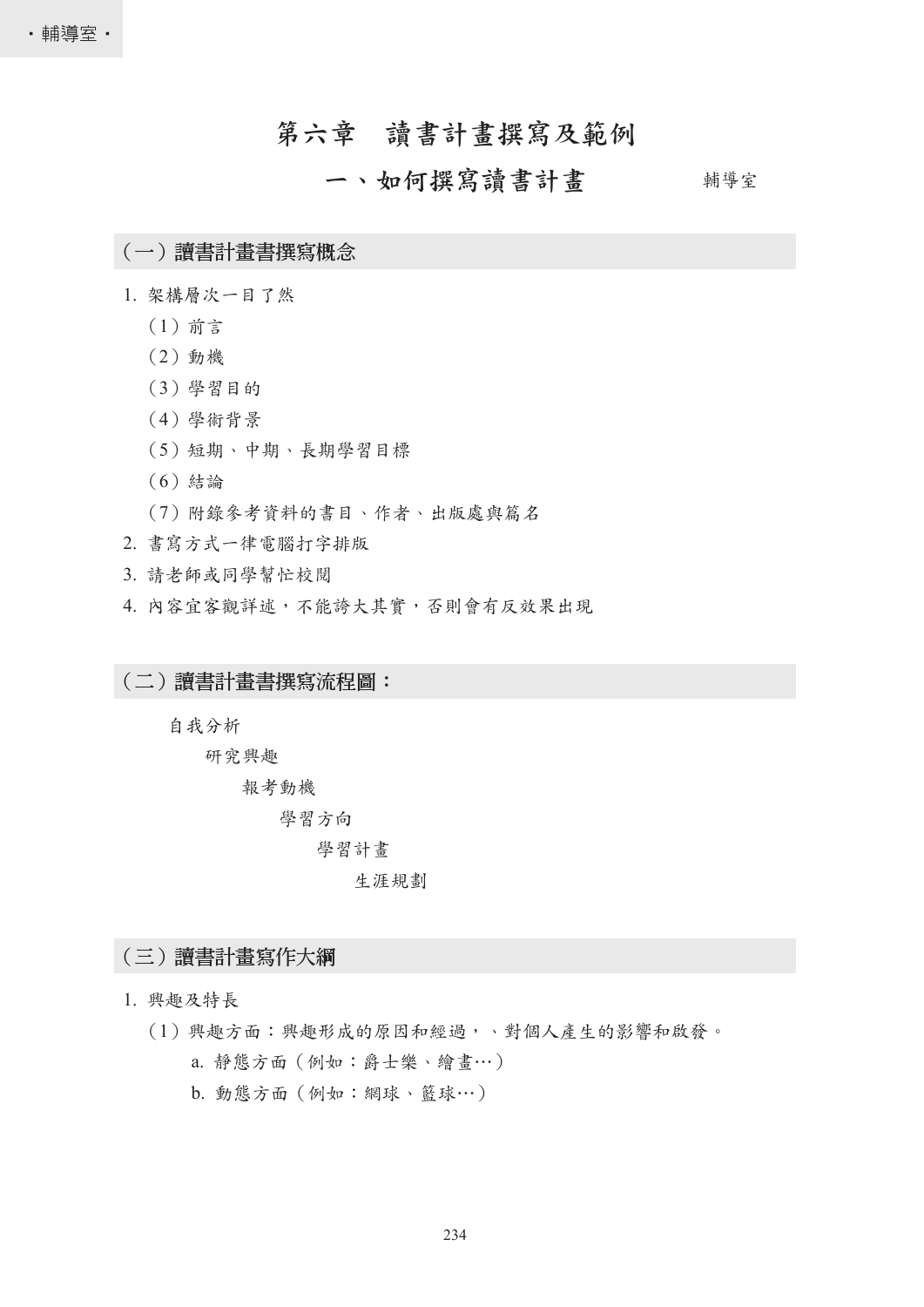(2)特長方面:特殊才華形成的原因和經過,對個人產生的影響和啟發。

- a. 樂器方面
- b. 語言方面
- c. 技能方面
- 2. 學業和課外活動之表現:
	- (1)學校表現:高中三年的學業表現
		- a. 專業課程
		- b. 通識課程
		- c. 在校成績名次
		- d. 較喜歡的專業科目
	- (2)課外活動:
		- a. 學校內的課外活動(例如:社團活動、學校幹部、個人競賽)
		- b. 學校外的課外活動(例如:打工、遊學)
- 3. 甄試(申請)入學學校的動機:
	- (1)一般條件:學校師資、課程規劃、實驗設備、研究學習方向、學術成就。
	- (2)個人需求:地緣環境、個人喜好、家人意見。
- 4. 未來學業和生活展望:
	- (1)學業展望方面:
		- a. 專業知識
		- b. 專題研究
		- c. 證照競賽
		- d. 通識課程
		- e. 語言能力
	- (2)生活展望方面:
		- a. 社團活動表現
		- b. 課外活動表現
		- c. 國際視野方面

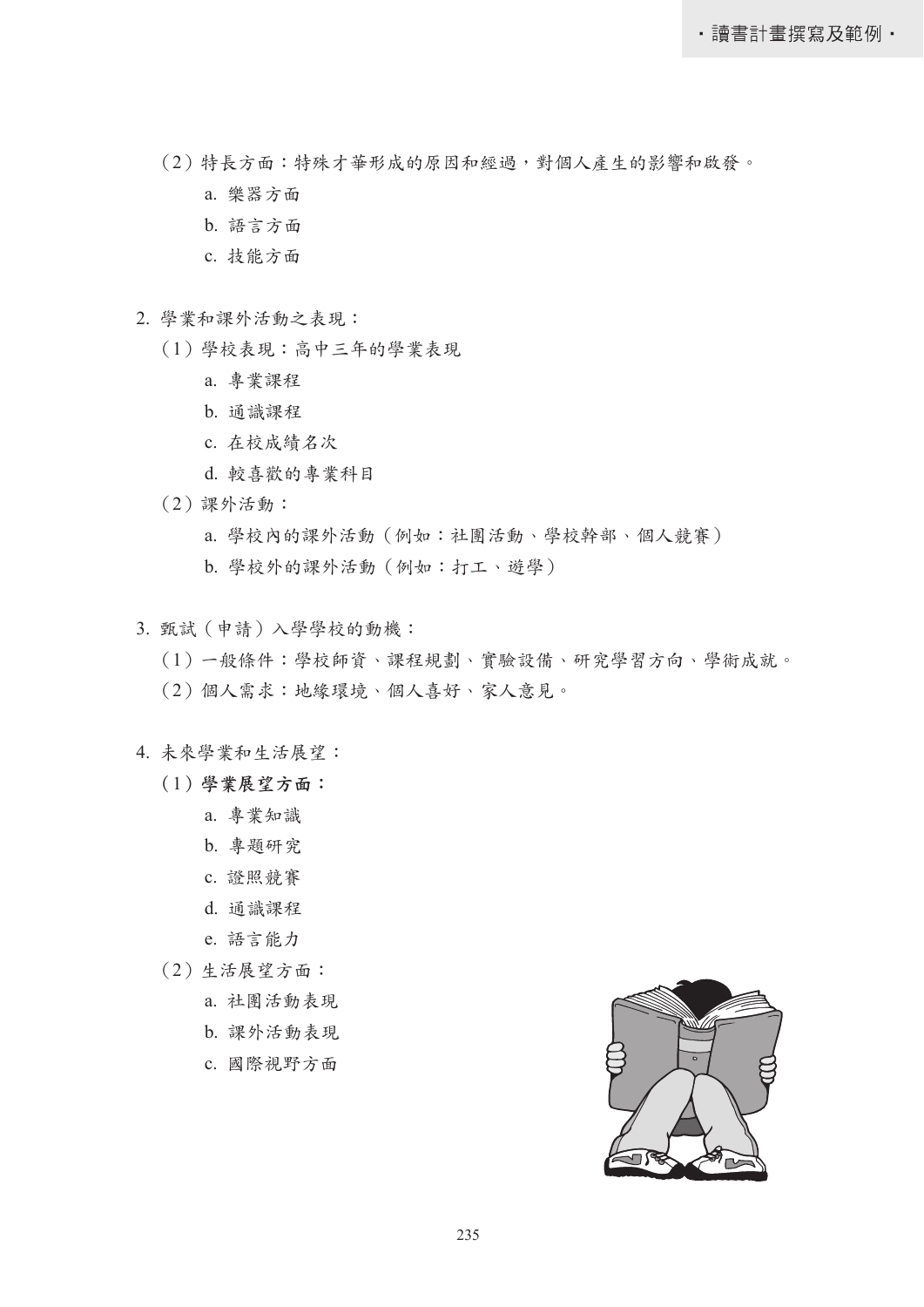二、讀書計畫撰寫中文範例

$$
\hat{M} \left( \begin{array}{c} - \end{array} \right) \qquad \qquad \text{if } \mathfrak{B} \text{ is a } \mathfrak{B} \text{ and } \mathfrak{B} \text{ is a } \mathfrak{B} \text{ and } \mathfrak{B} \text{ is a } \mathfrak{B} \text{ and } \mathfrak{B} \text{ is a } \mathfrak{B} \text{ is a } \mathfrak{B} \text{ and } \mathfrak{B} \text{ is a } \mathfrak{B} \text{ is a } \mathfrak{B} \text{ is a } \mathfrak{B} \text{ is a } \mathfrak{B} \text{ is a } \mathfrak{B} \text{ is a } \mathfrak{B} \text{ is a } \mathfrak{B} \text{ is a } \mathfrak{B} \text{ is a } \mathfrak{B} \text{ is a } \mathfrak{B} \text{ is a } \mathfrak{B} \text{ is a } \mathfrak{B} \text{ is a } \mathfrak{B} \text{ is a } \mathfrak{B} \text{ is a } \mathfrak{B} \text{ is a } \mathfrak{B} \text{ is a } \mathfrak{B} \text{ is a } \mathfrak{B} \text{ is a } \mathfrak{B} \text{ is a } \mathfrak{B} \text{ is a } \mathfrak{B} \text{ is a } \mathfrak{B} \text{ is a } \mathfrak{B} \text{ is a } \mathfrak{B} \text{ is a } \mathfrak{B} \text{ is a } \mathfrak{B} \text{ is a } \mathfrak{B} \text{ is a } \mathfrak{B} \text{ is a } \mathfrak{B} \text{ is a } \mathfrak{B} \text{ is a } \mathfrak{B} \text{ is a } \mathfrak{B} \text{ is a } \mathfrak{B} \text{ is a } \mathfrak{B} \text{ is a } \mathfrak{B} \text{ is a } \mathfrak{B} \text{ is a } \mathfrak{B} \text{ is a } \mathfrak{B} \text{ is a } \mathfrak{B} \text{ is a } \mathfrak{B} \text{ is a } \mathfrak{B} \text{ is a } \mathfrak{B} \text{ is a } \mathfrak{B} \text{ is a } \mathfrak{B} \text{ is a } \mathfrak{B} \text{ is a } \mathfrak{B} \text{ is a } \
$$

現今社會不斷的變遷,由以往師傅帶徒弟的型態,轉變成為國家核發執照來判 定一個人的技術能力。我之所以選電機系。除了和自己的興趣相符外,也因為電機 系的學生,將來有取得電機技師執照的能力,就業機會更有保障。

不論社會如何變遷,只要有開關、插座及電器的地方,就需要有電機人員設 計、施工、發明,發展電路的最佳功能,減少人力、物力、機械力不必要的浪費, 讓電路發揮最大效益。所以電機是工業發展的基石。

| 時間                   | 內容                                       | 目標                                                 |
|----------------------|------------------------------------------|----------------------------------------------------|
| 充實的暑假                | 利用暑假加強英文能力收聽<br>空中英語教室。                  | 一方面將基礎穩固,另一方面為讀<br>原文書預作準備,能夠聽得懂英文<br>課程           |
|                      | 熟悉電腦文書處理和網路應<br>用,加強電腦能力,到電腦<br>公司打工     | 在資訊爆炸的年代打字和快速尋資<br>料是必備的基本技能,學習簡易的<br>電腦維修         |
| 多采多姿的<br>大一、大二<br>生活 | 學習:參加學術性的社團,<br>例如:電機學會                  | 開發自己的興趣加強自己的專業能<br>力,研究一些有興趣的專題。                   |
|                      | 休閒:參加一些體育或學術<br>外的社團如:足球、國術、<br>棒球、搖滾實驗室 | 增強自己的體魄、體力,開啟除專<br>業以外的能力,讓自己習慣團體生<br>活,接近人群。      |
| 大三生活的<br>重心          | 加强專業能力充實既能取得<br>更多專業證照                   | 室內配線乙級證照,工業配線,<br>office系列,還有更多…。<br>more and more |
| 未來展望                 | 希望能繼續求學,努力讀<br>書,爭取升學機會                  | 考取國立的研究所。將來出社會為<br>大眾盡一分心力,未提高國民的生<br>活品質而工作,貢獻社會  |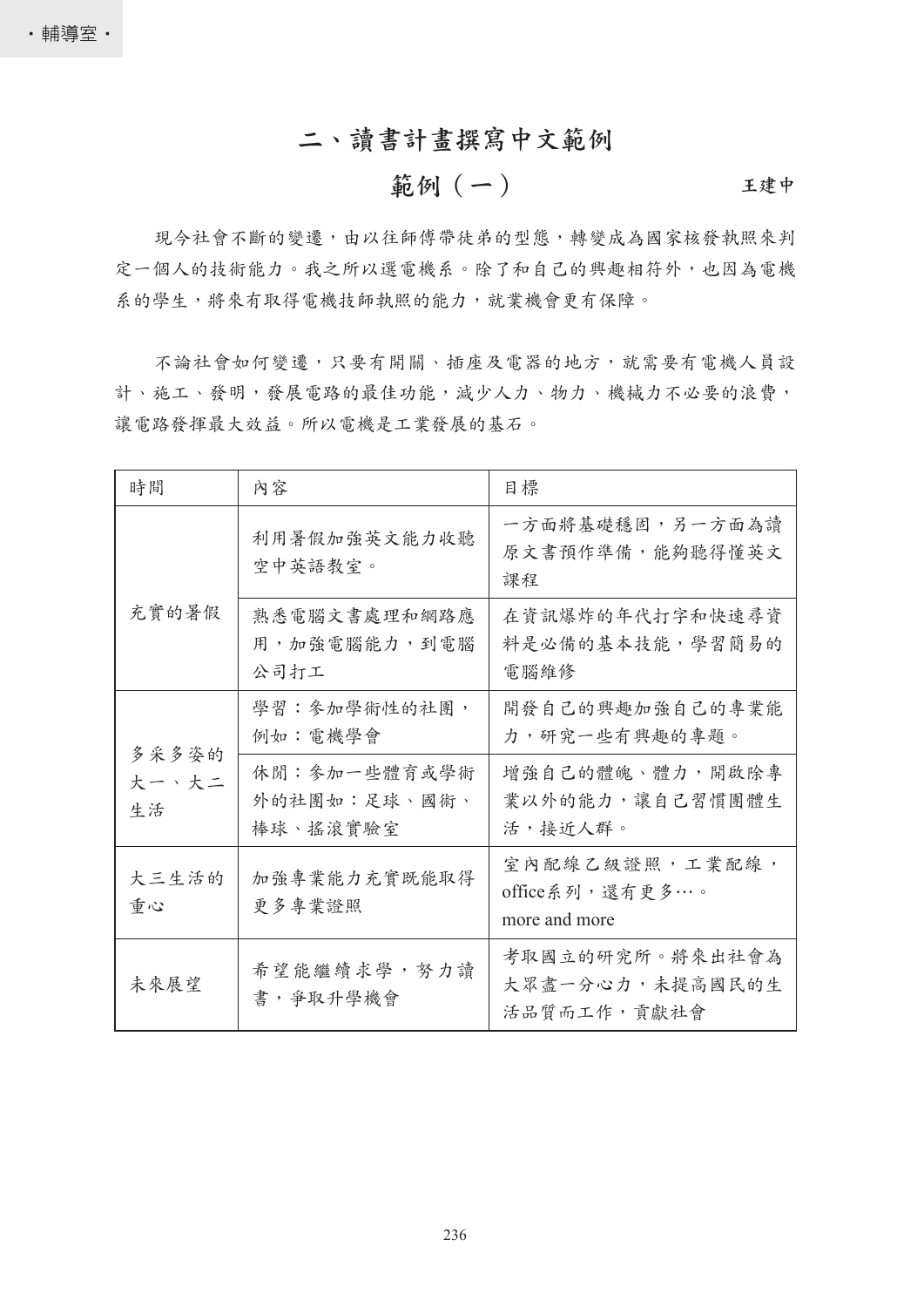## 範例(二)

張馨之

今年2月7日的新聞報紙中,紛紛以頭版報導中研院翁啟惠院長率領的研究團隊 所研發的第二代醣晶片,可快速、精準的篩檢出多種癌症細胞、愛滋病毒及禽流感 等病毒,對癌症腫瘤的基礎研究不只跨前一步,如能順利研發上市,應可立即造福 廣大病眾,深獲識者好評。這對於免疫及腫瘤醫學基礎研究有興趣的我而言,產生 了「有為者亦若是」的鼓舞。此次甄試若能獲得教授們的青睐,順利進入臺北醫學 大學醫學系,對於未來大學七年生活,我有以下的讀書計畫。

(一)近程計畫:

如果我順利通過申請入學甄試,首先會繼續完成高中學業,並盡力協助對指考 課業輔導有需要的班上同學,希望同學們都能考上理想的學校。其次會利用課餘的 四個月時間,加強自己的英文口頭表達及寫作能力,通過全民英檢中高級複試,為 未來的學習與研究以及走出台灣與國際交流做好準備。此外,會再次和去年團隊參 加今年度智慧鐵人創意競賽,期望能為高中生涯畫下完美句點。

(二)中程計畫:

1. 學業方面:

在大一至大三時,除了一般通識科目的修習外,期望能在專業與興趣上需要精 進的部分,作進一步的探討,來擴大自己的學習空間。此外,會繼續加強英文口頭 表達及寫作的能力,期望大四前能通過全民英檢高級測試。

2. 學校資源的應用:

學會利用圖書館的藏書和學術網路 (ovid, mdconsult…) 的使用,吸收更多國 外有關免疫及腫瘤醫學發展的訊息,以擴大個人視野,並且了解當前全世界醫學發 展的瓶頸及趨勢。

3. 自我管理:

學習如何善用時間,訓練自己獨立自主、自我管理的能力,能夠運用每天零碎 的時間,做修習科目的預覽及複習。

4. 課外時間的安排和運用:

在不影響課業下,利用假日參與醫療服務性活動,實際接觸病患在服務病患的 過程中體會病人的苦痛,培養與病人溝通,學會做人處事的道理。亦會參與社團活 動,因為社團活動能夠幫助人格特質的養成、基本人際互動的學習,更可以抒解壓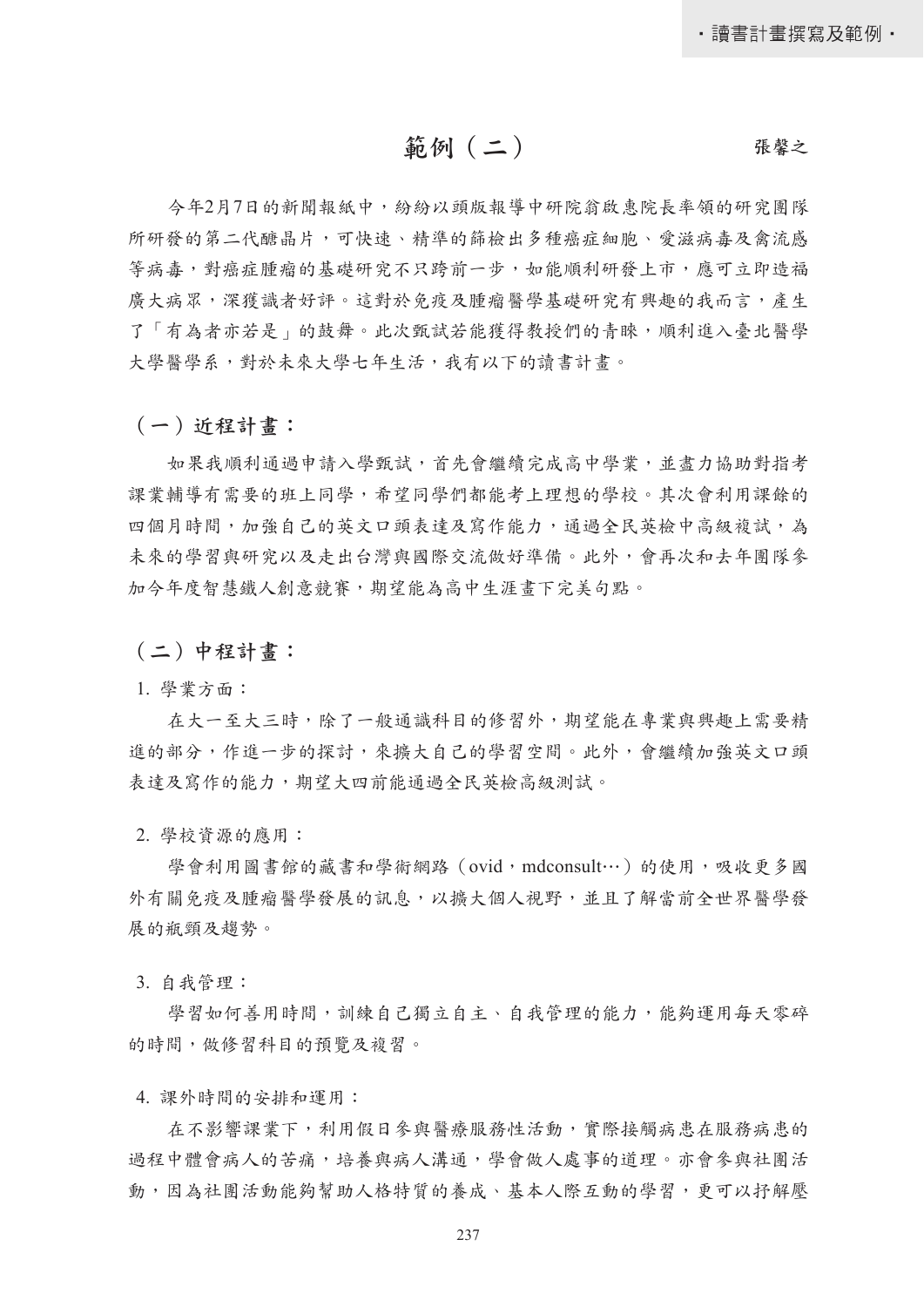力,讓身心建全,提高學習效能。

(三)遠程計畫:

加強更深入的、專業的學問探討:

在大四至大七期間,以個人的志向及臨床實用專業技能的培養依歸,除了鑽研 學習專業必修科目及實習課程外,亦會加強免疫、腫瘤、基因等相關課程的學習, 例如臨床免疫學、腫瘤學、腫瘤生物學等等選修科目,為將來投考研究所繼續 深造打好基礎。此外,也希望能加入教授及學長們的研究討論活動及實驗,要求自 己在醫學系繁重課業中,仍然能抽出時間進行研究所,在動手做過後,期望有更新 的發現和體認。也期望大學畢業後,能考上研究所做更進一步進修時,有能力向翁 啟惠院長30餘年來全力鑽研醣類一樣,抉擇出可以當做一生志業的研究題目。

(四)生涯規劃:

我的人格特質,屬於認真負責,謹慎又有耐心,擁有強烈的求知慾及好奇心, 極適合研究工作。對我細心觀察的雙親和師長也很支持和鼓勵我走上臨床基礎醫 學研究的道路。所以我希望大學畢業後能繼續深造,並投入免疫或腫瘤的醫學研 究團隊工作。期待本著所學,會讓我更有能力,更有智慧面對自己和整個社會, 也期望在免疫或腫瘤醫學研究上有所貢獻。最後以曾任哈佛大學教務長的Dr.Carola Eisenberg所說的「醫師仍然是一個很有福氣的好職業」,既可以造福他人,也可以 造福自己,來自勉之。

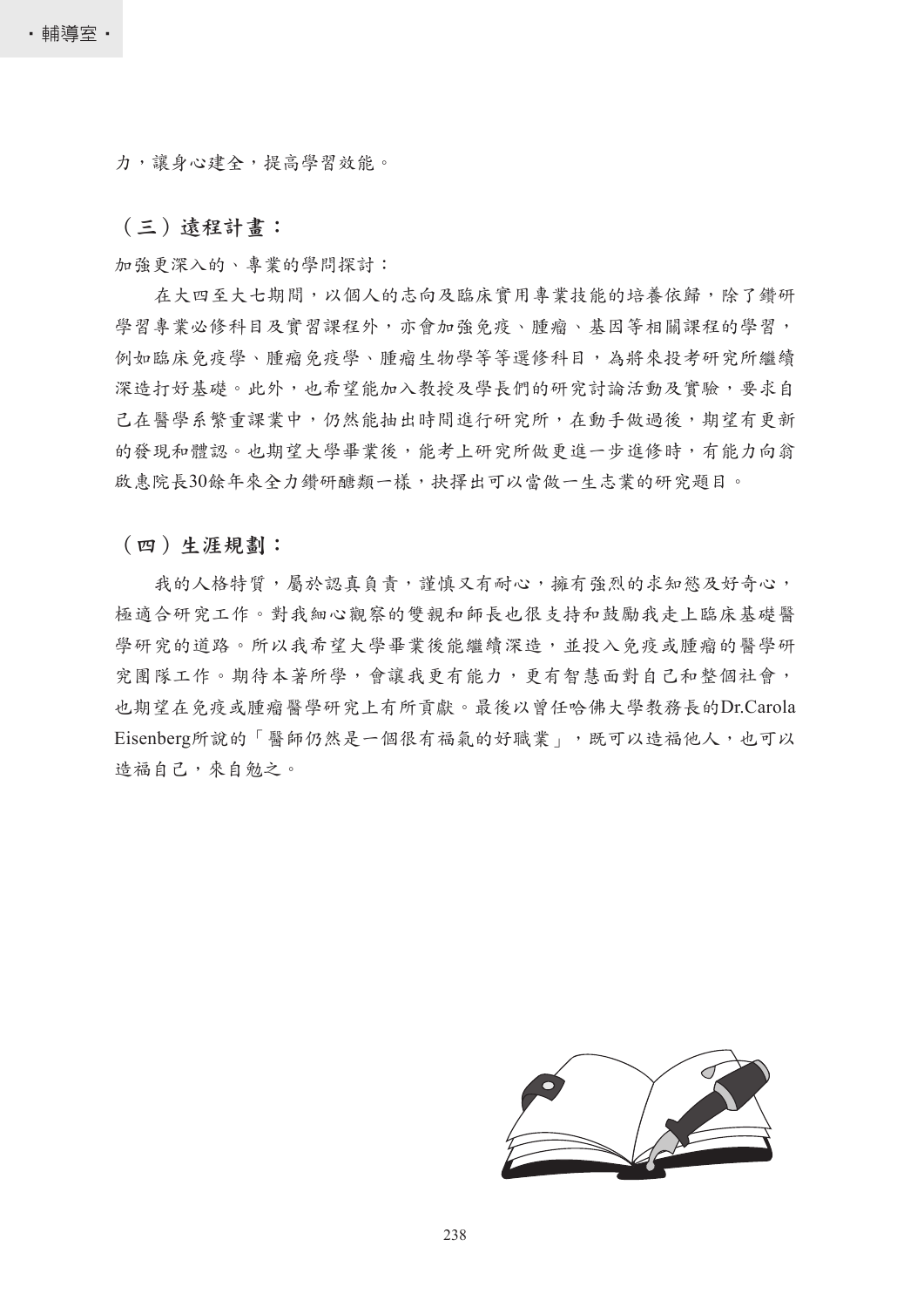## 範例(三)

黃雅君

如能蒙貴校青睞,順利獲准就讀,我將完成以下的讀書計畫:

#### 近程(大學開學前)

- 1. 語文方面:繼續閱讀紐約時報以及收聽ICRT,為將來的課程及國外服務做準 備。
- 2. 高中課程:繼續完成高中學業,以奠定大學學業的基礎。
- 3. 入門課程:先修微積分及瀏覽中英醫學名詞對照,並閱讀有關醫學人文的叢 書。
- 4. 從事志願服務工作:
	- (1)主動幫忙處理班上一些雜務,讓同學們能心無旁騖的準備指考。(擔任副 班長)
	- (2)我將到世展會擔任來往信件的翻譯,並做義工,以盡已棉薄之力。

#### 中程(就讀大學期間)

大一、大二修習各項基本及通識科目,除了努力學習之外,也將藉由學長姐熟 悉校園,學習如何有效利用學校資源。課餘參與社團活動,尤其是國醫社,結合中 國傳統醫學及服務偏遠於一體,是我的首選。另外把握機會,在兩年的人文課程中 學,以期待自己不但能解決病人生理上的苦痛,更能讓他們在心理上無後顧之憂。

大三、四:修習各項基礎醫學課程,我將更用心學好複雜人體的各部分。對於 頗有興趣的大體解剖課程,我會抱著尊敬的態度去了解,因為這些人藉由奉獻自己 的軀體,昇華了生命的價值。若能將這種觀念普及至社會社會大眾,受惠的病患將 不計其數,而台灣的醫療也能有長足的進展。

大五、六、七:這三年課程著重於臨床實習。我會在實習過程中盡力的了解病 人的需求,並精進溝通技巧,學習倫理思考等重要課題,以做為醫師之準備。在實 習過程中,我希望能將在照顧病人時,所遇到的瓶頸向主治醫師請益,或自行查閱 期刊來解決問題。點滴累積之下,增進自己的醫療經驗及診斷能力。

除此之外,我希望我能變得穩重、成熟,同時仍保有悲天憫人及樂於付出的 心。有人曾說,醫生應用三件事來來要求自己:

1. 我治的是「病人」,而不是「病」,所以要有同理心,切身的去體會病人的感

239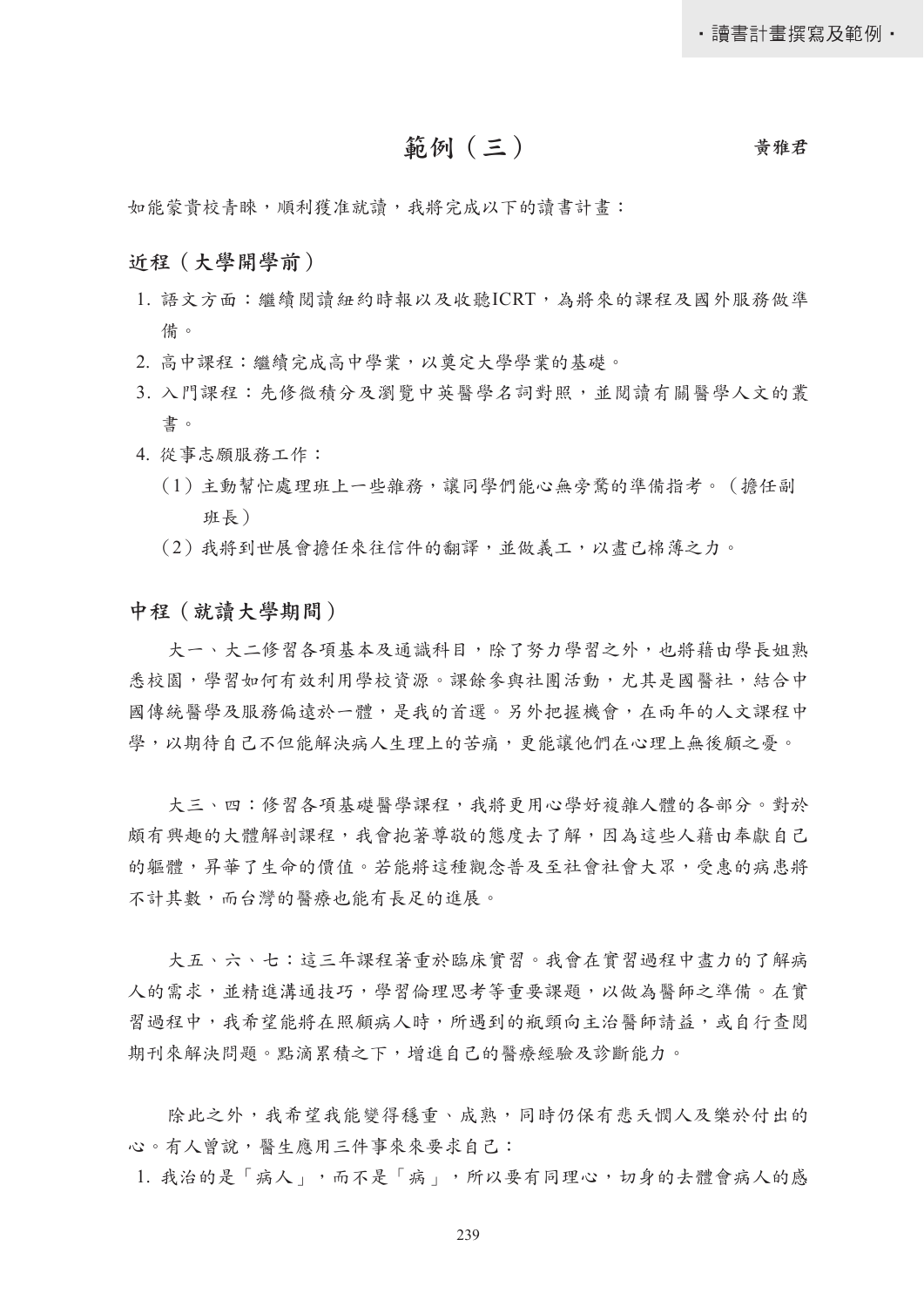受。

2. 致力於提升病人的生活品質,比延長病人壽命來得更重要。3.盡量減少病人及其 家屬的痛苦。我期許自己在七年的醫學院生涯內,能成為具備這些要件的人! (當元亨寺的義工…學到了何謂用「心」對待病人)

#### 遠程(未來展望)

1. 下鄉服務:

在「一代醫人杜聰明」一書中,我讀到下段敘述:「即便日本那樣發達的國 家,還是存有『無醫村』,而台灣沒有一個無醫村!」然而,像我的爺爺奶奶住在 雲林縣的鄉下,離他們家最近的一家診所卻在幾公里外,父母時常擔心,一旦兩老 突然病倒,醫療救治無法即時到達。

國內的醫療水準已經相當高,而要如何讓每一個台灣人都能享受到應有的醫療 資源,便是往後努力的方向。我將在累積足夠經驗後,隨著醫療團隊到偏遠地區義 診,發揮所長,真正走入人群。

2. 繼續進修:

現代醫療科技進步飛快,除了平時閱讀期刊及與同行討論外,我也會定期回校 園進修或到國外研究,並試著將國外最新設備及技術引入,以其給病人最完善的照 顧,並使自己維持一定的醫療水平。

3. 國外服務:

自認,是一個很容易流淚的人。南亞海嘯中成千上萬無家可歸的難民,餓成皮 包骨的衣索比亞貧童,印度「垂死之家」中奄奄一息的病人……種種錐心的景象, 總讓我深深的體會到生活在台灣的幸福,也矢志為這些痛苦的人們付出一份心力。

因為本身加入世展會的經驗,使我對國外的情況多少有些認識。而讀過貴校成 立的「無疆界學生工作隊」的相關資料後,更讓我覺得這是一個絕佳的實習機會。 我希望未來行有餘力,能夠親身到國外去感受另一種環境、文化的衝擊,從而反省 自己需要改變之處。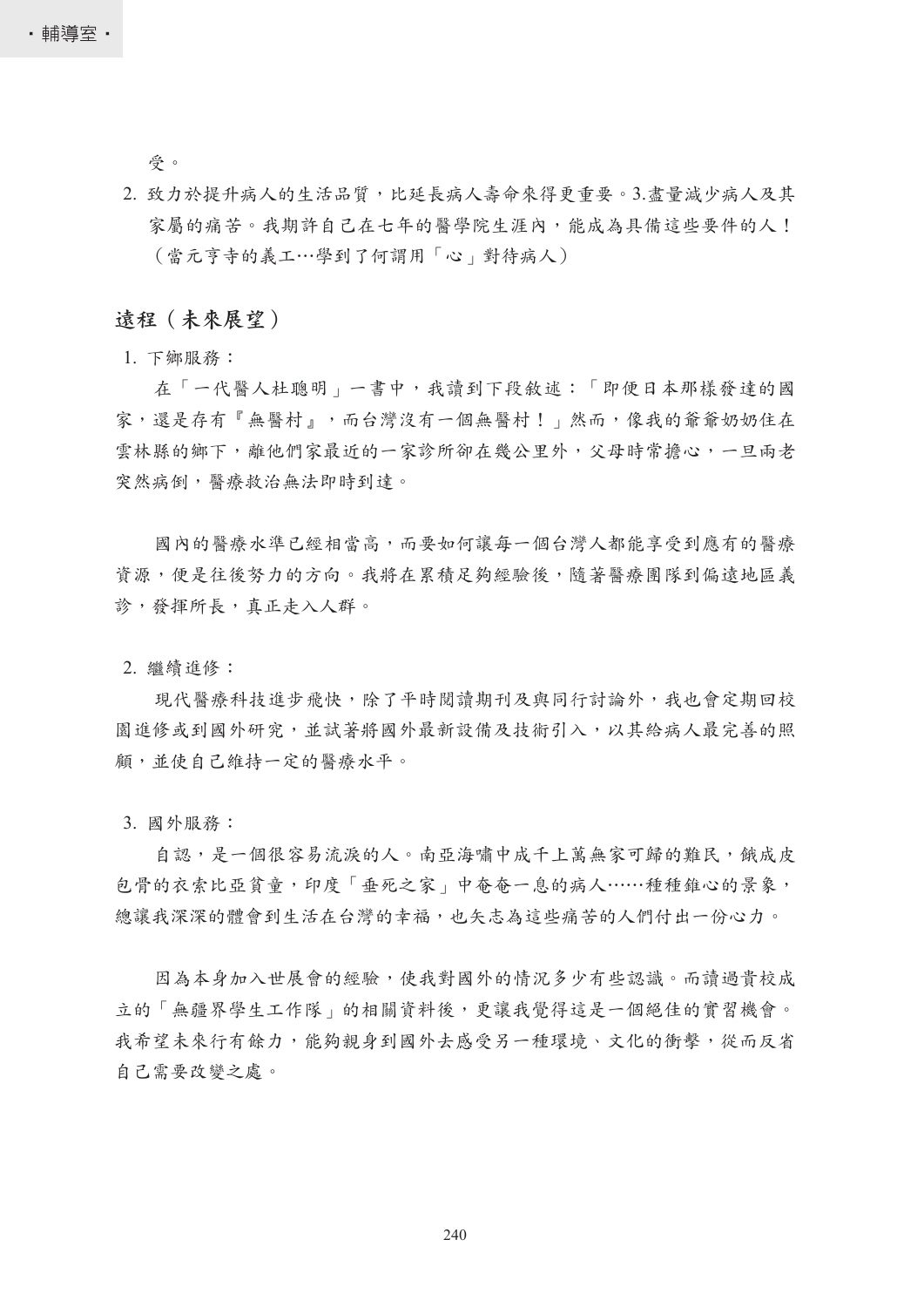## 範例(四)

楊若吟

#### 為何資工

自幼接觸電腦與路,萌生極大興趣。後來又學習了一些網頁基本製作。我一 踏入電腦的大千世界,就深深陷了進去。想要探索我未知的一條條指令,想學習如 何由字母與數字構築出神奇的程式。現在我們所熟悉的程式都跟資工密不可分,它 們帶來生活上的便利豈是隻字片語所能形容?資工是相當實用的一門學問,我非常 渴望加入與生活息息相關的資工領域。

聯發科的董事長曾表示:「台灣IC設計業最大的問題是系統整合能力不足,成 為未來發展系統單晶片(SOC)的弱點」而系統整合的重要元素就是資訊科技。資 工以數學演算法為基礎,發展設計出各種便利人們的程式與科技,對人們的影響無 遠弗屆、廣泛多元,未來資工在這個科技劃時代有舉足輕重的地位,父母也十分支 持我讀資工的決定,更堅定我走這條路的決心。

#### 為何清大

網路是今日不可或缺的工具,利用網路我得到大量貴校系的資訊。也慎重的 與其他校系做了比較。清大擁有最優的師資,得到許多榮譽獎項如國科會研究獎、 教育部學術…等。清大還有李家同、陳文村、劉烔朗、張韻詩等國際知名的大師級 教授。前清大校長梅貽琦有一句名言:「大學之所以稱大學,非有大樓之謂也,有 大師之謂也。」要選擇大學,師資絕對是一個很重要的考慮因素。另外清大設備一 流。PC、工作站、通訊網路、系統軟體、積體電路、多媒體、微處理機等教學實 驗室設備新穎齊全。高速光纖電腦網路四通八達,為國家資訊基礎建設(NII)之 種子單位。全系管提供先進方便的無線網路,手提式電腦與PDA可以隨時隨地連線 上網。且清大教學成果傲人,清大學生是全國各項大專比賽常客,還常常代表我國 出外比賽。清大照顧學生更是不遺餘力,除了提供優渥獎學金外,也會安排學生赴 MIT、Berkeley等國外一流大學進修。綜合以上各點,我相信清大是我永遠都不後悔 的選擇。

如果我有幸進入貴系就讀,我會擬定一份完善的讀書計畫,期望我能在未來漫 長的求學過程中,培養豐富學養、建立堅固基礎、磨練專業技術能力、及培養正確 信念。以下是我未來的目標與計畫:

241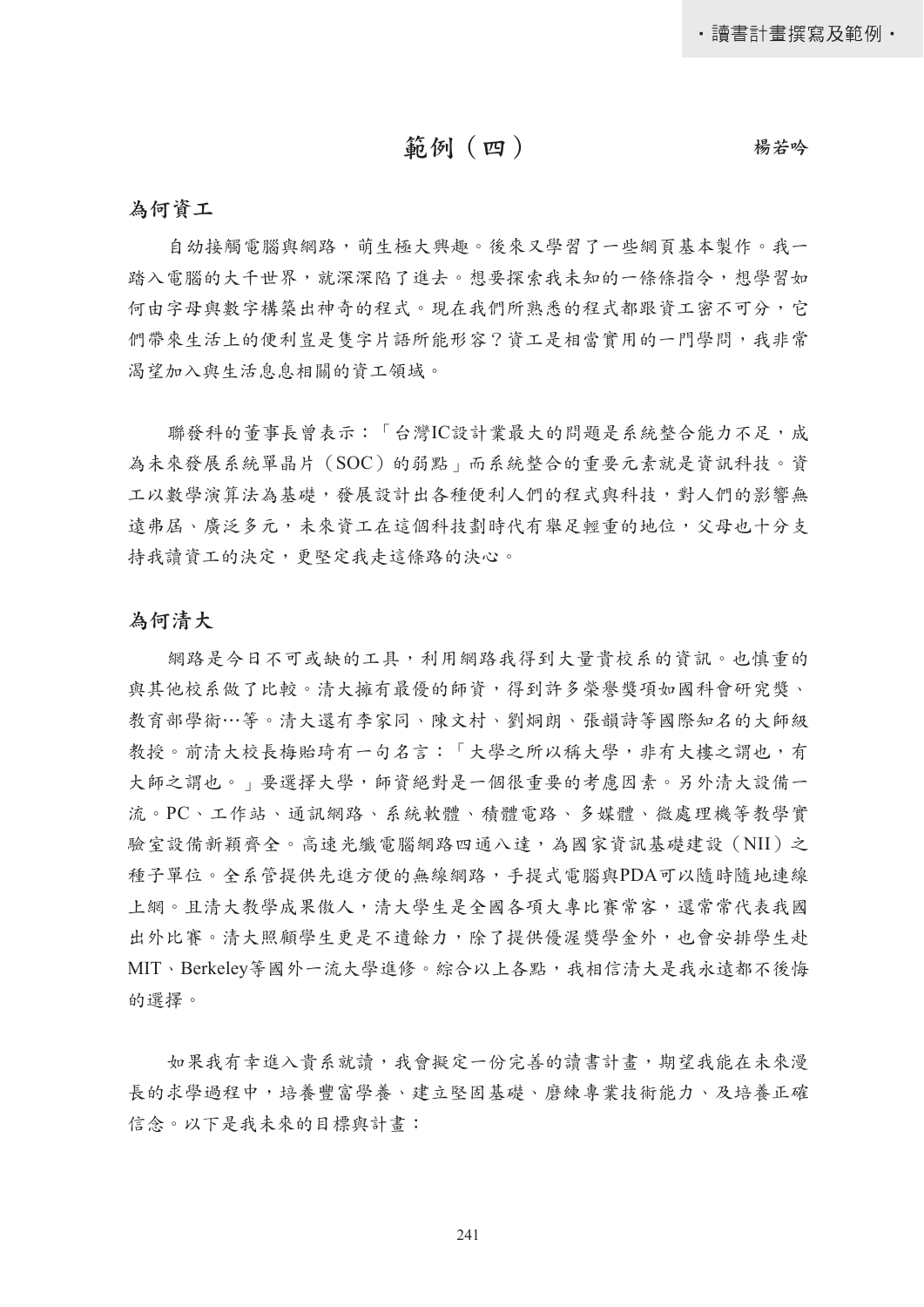# 近程(甄試放榜~入學前)

| 課業基礎 | 繼續完成高中部分未完成課業,高中課業為大學課程之基礎,徹<br>底完成才能順利連貫大學課程。尤其在數學方面,我會加強自己<br>的基礎能力,進而研讀大一的數學如微積分等,因為數學是資工<br>系不可或缺的基石。 |
|------|-----------------------------------------------------------------------------------------------------------|
| 語文能力 | 持續閱讀英文雜誌,訓練口說能力及聽力。資訊時代是全世界<br>的,英文絕對是資訊人不可或缺的能力。                                                         |
| 鍛鍊體能 | 健康的身體是求學的基礎,我會利用放假時間去游泳,訓練自己<br>的耐力,期望這個暑假我的自由式能精進到100公尺                                                  |
| 第二專長 | 利用放假多學習一種樂器及一種球類運動。                                                                                       |
| 探索未來 | 利用網路或購買書籍,深入了解本校系之課程。有空時到清大走<br>走,了解未來學習環境,以成為一個準備充足的大一新鮮人。                                               |

# 中程(大學期間)

| 專業課程 | 大一課程為基礎階段,課內當用心修習通識課程。我也會在計算<br>機概論和程式語言上投注許多心力,打好程式語言的基礎。大二<br>後專業課程增多,我會在課業上更努力。資工與數學密不可分,<br>課程中必修的微積分,工程數學,線性代數,離散數學是成為優<br>秀資訊人不可或缺的課程,我會多加留心。另外我想選修一些人<br>文課程,如政治、外交等。才不至於成為過度理性化發展的「科<br>技人」 |
|------|-----------------------------------------------------------------------------------------------------------------------------------------------------------------------------------------------------|
| 人文素養 | 課餘閱讀書籍,留心藝文活動,並寫作投稿。期望能成為一個兼<br>具理性與人文素養的學生。                                                                                                                                                        |
| 語文能力 | 精進英文,並學習第二外語––日語或西班牙語。準備在第二或大<br>三考托福。                                                                                                                                                              |
| 社團參與 | 資工系是一個需要花費大量時間在電腦的科系,所以我會選擇一<br>個運動性社團來紓解壓力。個人比較偏好是羽毛球或游泳社,如<br>果有其他有趣的社團,我也會嚐試看看。                                                                                                                  |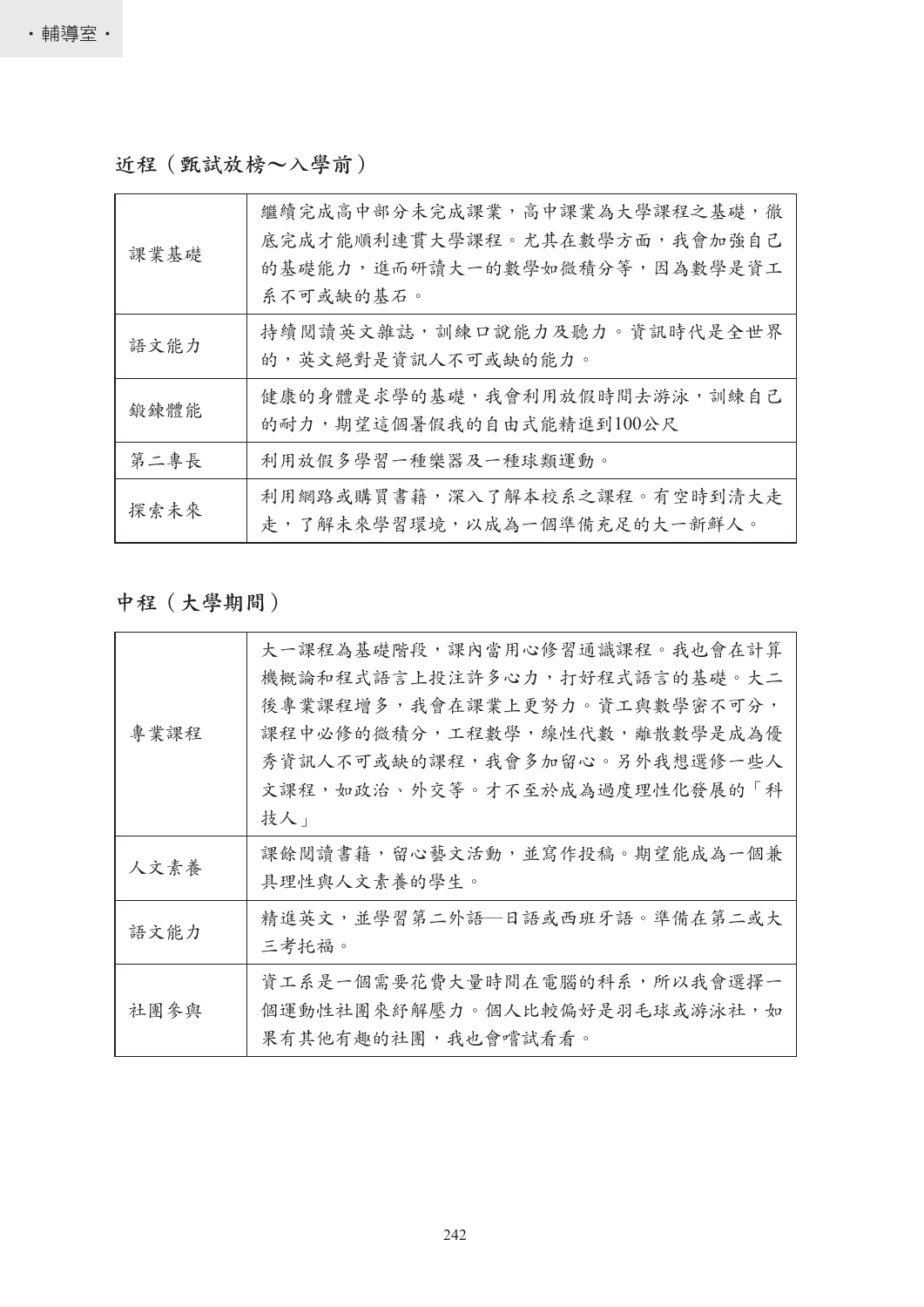遠程(未來展望)

| 職業選擇 | 畢業後繼續研究深造,攻讀清大研究所。清大在學術研究方面相 |
|------|------------------------------|
|      | 當有成就,絕大部分優秀的學生都會留在本系攻讀研究所。如果 |
|      | 因為經濟壓力,畢業後進入就業市場,到科技公司歷練幾年後。 |
|      | 我也會考慮在回清大攻讀碩士,對研究工作做更完善的準備。  |
| 人文素養 | 關心社會、回饋社會。參與慈善方面活動,並定期捐款慈善機構 |
|      | 如創世基金會、台灣世界展望會、紅十字會等等。當自己有能力 |
|      | 幫助他人時,我會義不容辭的奉獻我所能。          |
| 調劑心靈 | 閱讀書籍或彈琴、寫作、旅遊等。              |
| 健康人生 | 擁有規律的生活。工作之餘不忘運動,因為健康乃事業之基石。 |

資訊發展一日千里,資訊科技產業總是走在時代前端。作一個資訊人,我會時 常接受新知、充實自己,以恐被時代淘汰。我將虛懷若谷的不斷接觸最新資訊,以 適應這個瞬息萬變的社會。如果將來事業有成,我也會盡我所能回饋培育我四年的 清大資工系。希望教授能感受到我對資工的熱忱,給我一個實現夢想的機會。

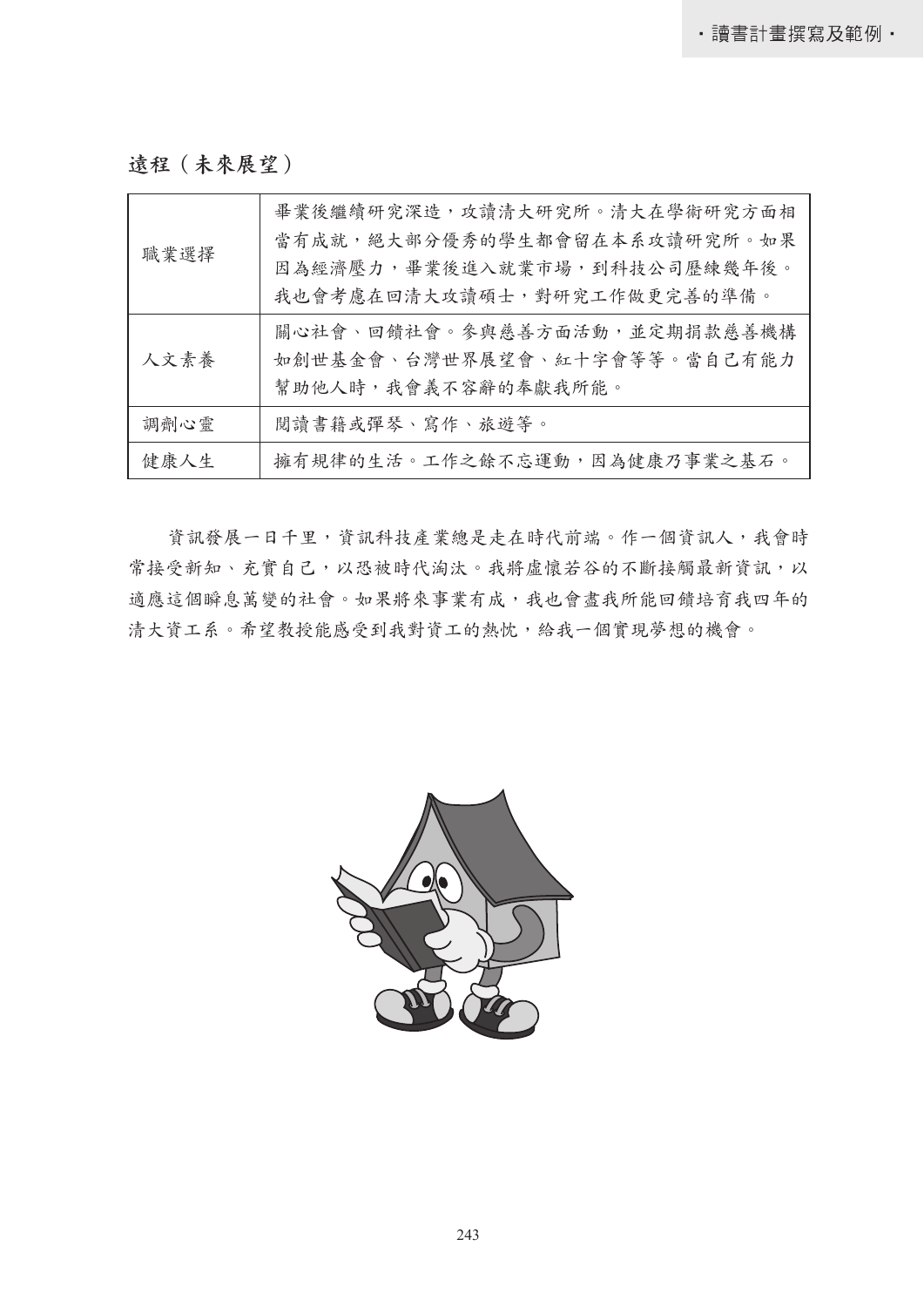# 三、讀書計畫撰寫英文範例

#### Motivation & Purpose

To study abroad is my dream for a long time. However, I try to adjust foreign country life so that I enter to work career first. Then, I can feel deeply about work that needs to do very hard. After entering several years later, I feel that I need learn higher professional knowledge skills because I lack of higher professional technology and stronger educational background. Therefore, I decide to go to U.S.A. for advanced study that I can extend to my view of knowledge and contribute to my country. I can also have more opportunities to develop my own career. There are three motivations for me to pursue for my MBA degree at XXX. The first motivation is to have a breakthrough in my work; the second, cultivate a worldview and obtain the essence of worldwide business; & the third, seek for the business opportunity of the economics in Taiwan.

#### Educational Background

Currently, innovative commercial mode in society and promotion of my work position has made what I had learned in the past far beyond my studying time. From my working experience in the past years, I found that both work performance and knowledge should be emphasized equally.

I majored in XXX. In the meantime, I had learned a great deal about computer program skills and information management. After starting my career, in perceiving importance of Internet in Taiwan, I went back to school, XXX and took E-commercial as my major.

During college years of studying, I devoted myself to the study of the Practices of International Trading, and I also absorbed in the study of the exchange and investment of international finance, etc. By doing so, I was able to have a further understanding of financial management. In the 21st century, computers have already had a dominating status in the world. In an attempt to enhance my work capacity and efficiency, I started to take courses in the international trading and electronic commercial to fill up my thirst for knowledge. Therefore, I decide to take MBA program at XXX.

#### Working Experience

I have participated more than five years at XXX Co. Ltd. The company is the top